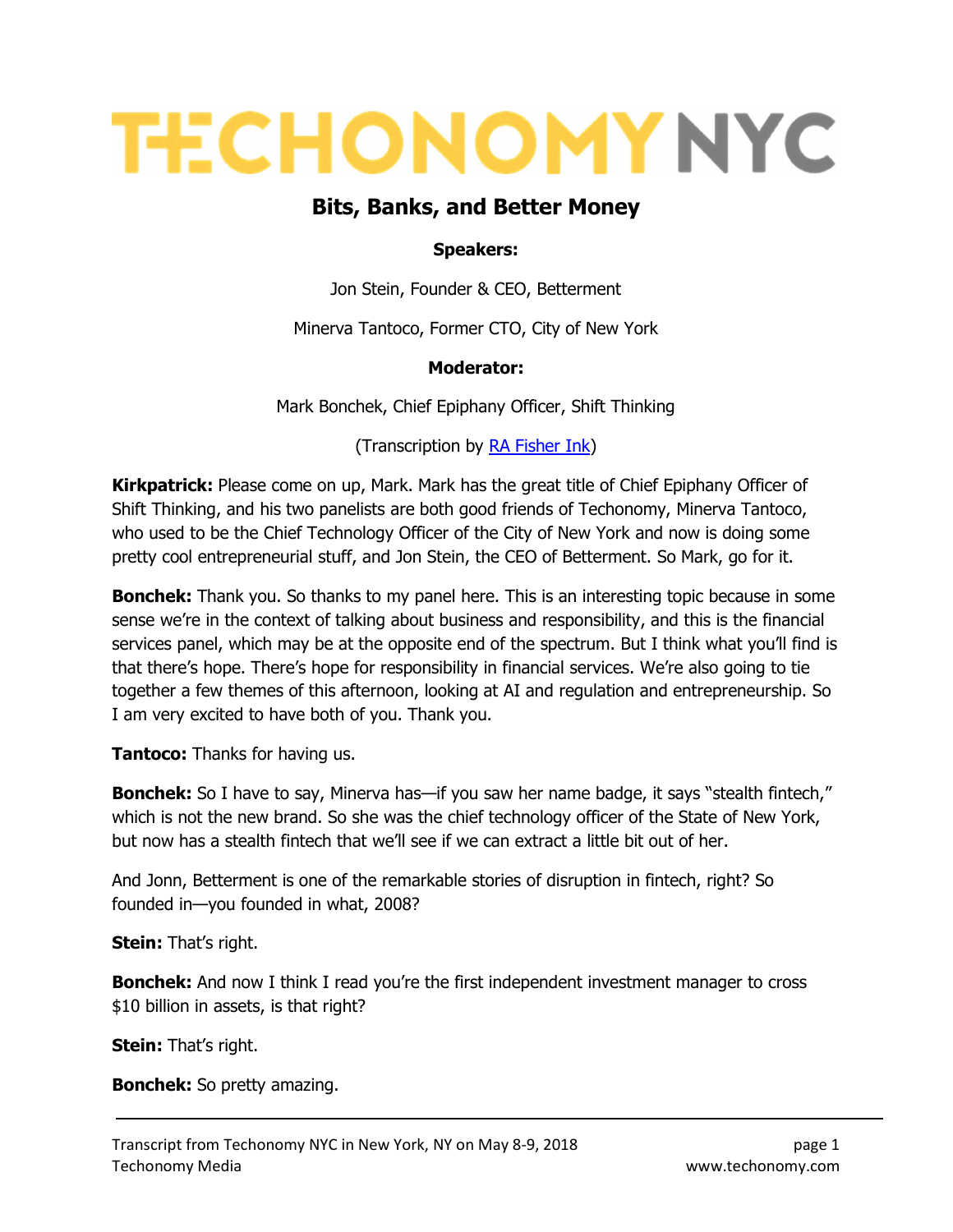**Stein:** Yeah, \$13.5 billion today for 350,000 customers. How many of you have heard of Betterment? I'm curious. Okay. So I don't have to do a lot about what we are.

**Bonchek:** Well, do a little bit. So what is—for everybody else, just give the quick thumbnail.

**Stein:** So Betterment is an online financial advisor. We take all the things that a great financial advisor would do for you and we make them smarter, faster, cheaper, better. And for instance, we'll lower your taxes by optimizing a lot of things like tax-loss harvesting and coordinating things among accounts. We'll help you create a really personalized financial plan for you, for each of your goals, for retirement, for college, and we'll help you save the right amount in the right accounts and so on. We've been growing fast. In that first year, in 2010 we added only \$10 million dollars in the whole year, and it seemed like a lot of money. It was amazing that we had that many people come and trust us in that first year. And today \$10 million dollars is kind of a slow day for deposits, right? So things have come a long way.

**Bonchek:** So what was the aha that had you say, "Okay, I'm going to do this." And for as much as we can, Minerva, I want to find out for you, at least what problem are you out to solve, even if we don't know the solution yet.

**Stein:** So my background was in consulting to the financial services industry. I worked for banks and brokers here in New York and all around the world, some of the biggest names out there. And in that work, I did product development for them. In fact, those are the projects that I gravitated toward, I enjoyed most when I was building new products with banks. And we would build a new mortgage product or a new deposit product and we'd do all this internal transfer pricing analysis and figure out the default rates and so on, and in a six-month project, we might never talk to a customer.

And after doing that a few times and noticing the pattern, I asked one of the partners and the partner said to me, "Well, Jon, there's some industries that make money off of people and there's some industries that make money off of money. We make money off of money, and so we sort of are like this internally focused optimization shop." And to me, that just didn't work and I wanted a financial service built around the customer. I wanted it built around me, my friends, my family, and as I went around and talked to people, about what are the problems that you see in financial services, I found that many had the same one that I was facing, which is what should I do with my money?

I opened seven different brokerage accounts and I find that each of them wanted to optimize around what was right for the broker or right for that service and none of them was thinking about me. None was built around the customer. And so we sought to build the most customercentric financial service, ever. And it became Betterment. It became the answer to the question, what should I do with my money?

Bonchek: Great. All right, Minerva, when did the lightbulb go on for you?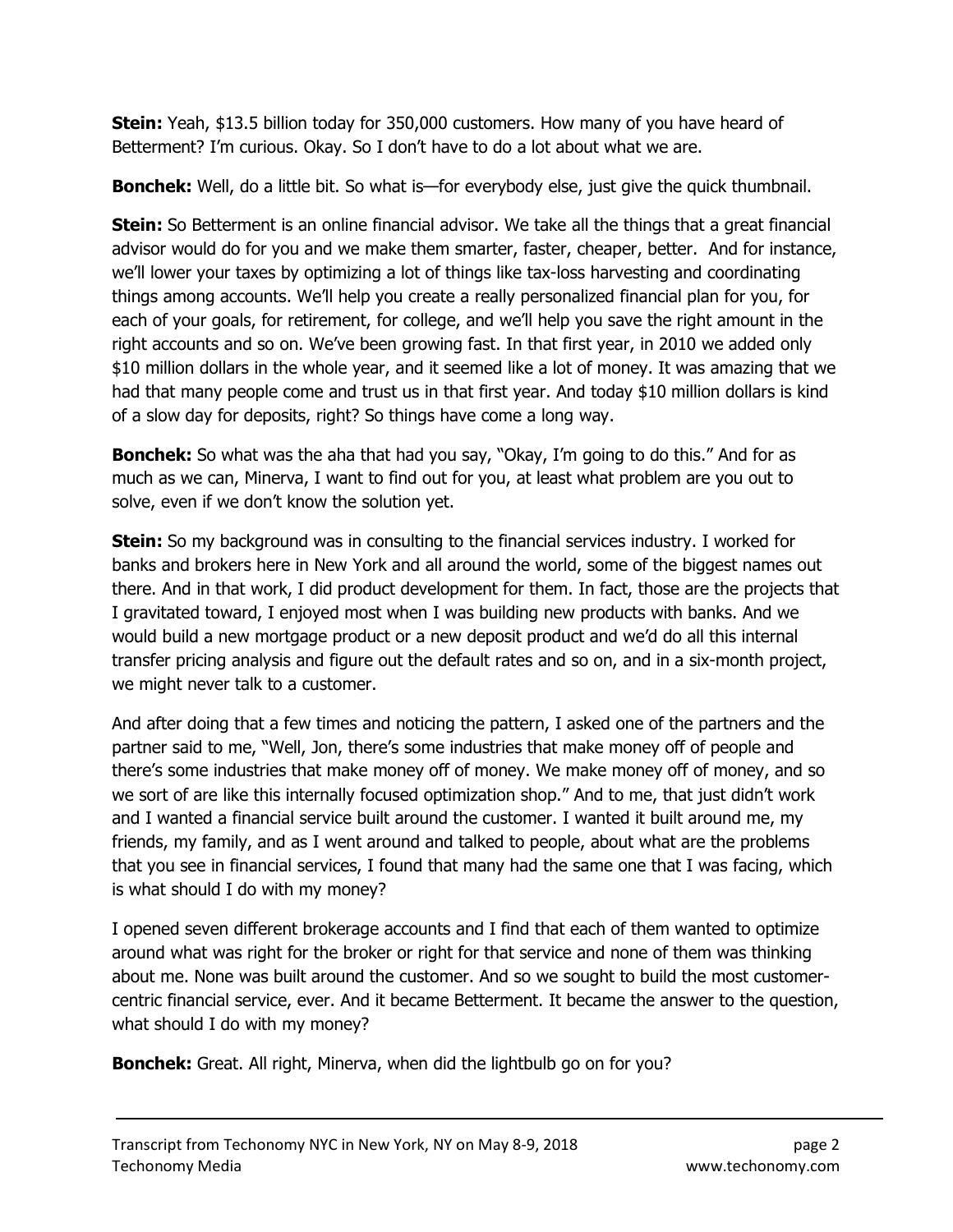**Tantoco:** Well, you know, actually, before I was CTO of the City of New York, I spent over a decade in banking as CTO of places like Merrill Lynch and UBS, and I was in charge of innovation and digital transformation for these very large well-established banks. I think it's pretty well known that banking is broken. I also knew that what the fintechs were doing, the ones that I was working with were really innovating around the edges of it but they weren't really innovating truly digital, digitally transforming banking. And I'm a huge believer that automation and security will actually democratize financial services for people. You'll have better access to better advice for a lot less money if you can democratize it using automation, right, Jon?

And so the aha moment for me is, banking is broken, but I think I know how to fix it. And so a little over a year ago, you know, cofounded this stealth startup, and in the public filing, we have applied for a banking charter. I think one of the best ways to disrupt banking is to become a bank yourself, so hopefully in some time we'll be able to talk more about it.

**Bonchek:** Okay. I think it's interesting because you can think about a very different kind of panel that we could be doing, also on the theme of responsibility, which would be looking at unbanked, underbanked, community lending, all of those kinds of things, and here it's kind of a different angle on the idea of purpose and impact, which is to be customer-led, to have a different kind of relationship that's more reciprocal, and it's not necessarily about the traditional kind of social impact measures and CSR direction and more of just following the customer and creating customer value. So it's interesting to think about that here.

Just in the interest of time, I'd love to talk a little bit about, you both have, I found, a really interesting perspective on regulation. And having worked a little bit in financial services it's kind of like everyone is always complaining about the regulators. And both of you have a slightly different view. Not that you don't, I'm sure, complain about regulators too. But you guys said that kind of regulation's actually a good thing. So I'd love to get your thoughts on that.

**Stein:** Absolutely. I'll start.

**Tantoco:** Why don't you start, Jon?

**Stein:** Thank you. For me, I always knew we'd have to be a regulated entity. Actually, in the very early days of Betterment, I thought maybe there's a way just to create this new service for people and not be regulated. But, no, the rules are really well-written to prevent anyone from ever doing that. So—

# [LAUGHTER]

And that's a good thing, right? You know, there's a lot of thought and there's hundreds of years of history of financial regulation in this country and it's all intended to protect consumers and it's all well-intentioned.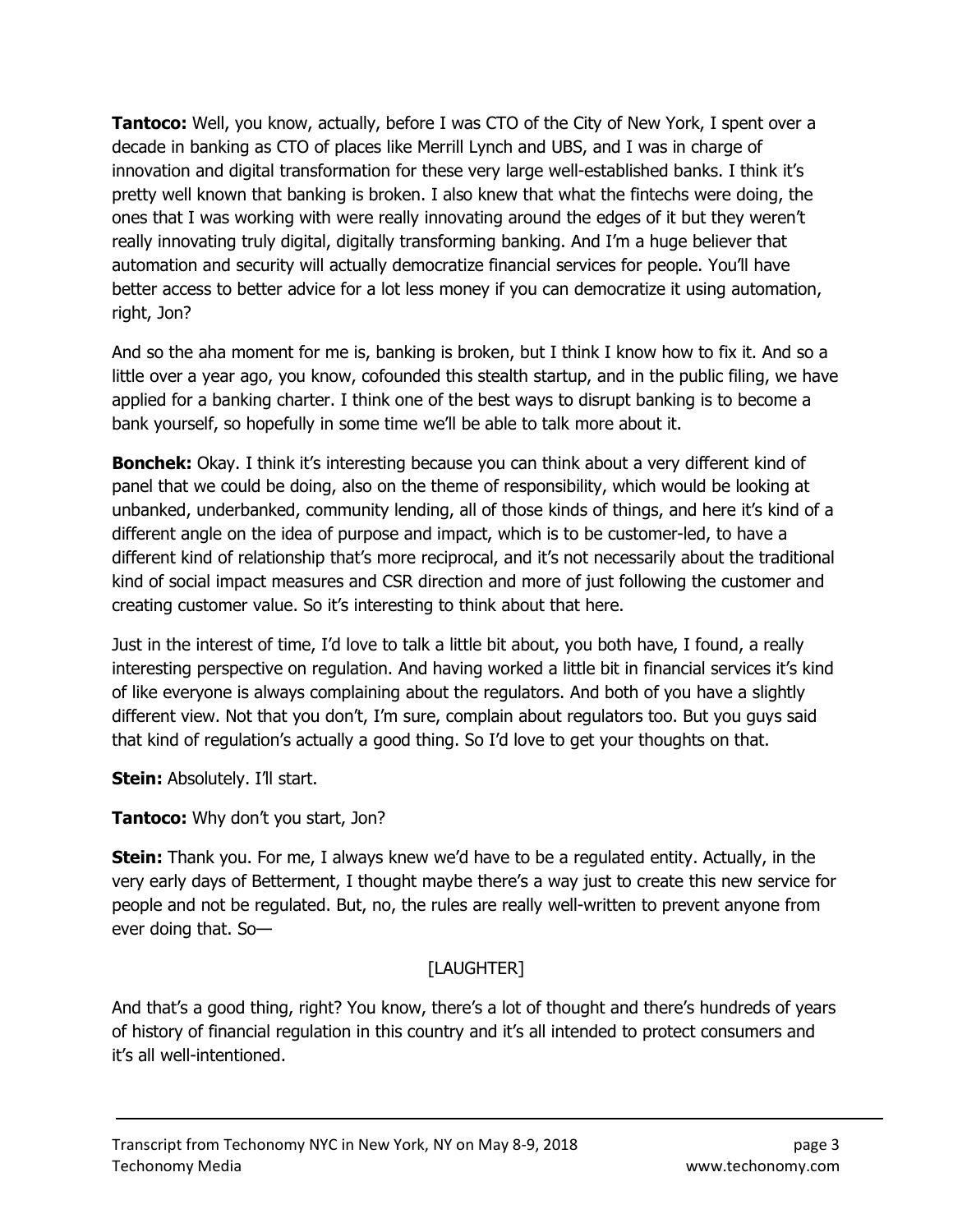Now, some people complain that it prevents innovation, and I hear that, but I also think it takes time to write good regulation and you have to observe what's going on. And we work very closely with all of the regulators. We work very closely with the SEC. We were a big champion of the DOL fiduciary rule. We worked very closely with them on that. We've worked closely with FINRA. We have great relationships with these regulators. And all of them, to a person, are proinnovation. They all want to see new products. They all want more consumer-centric products.

No one is saying the way things are is perfect and we should just maintain the status quo. And they're looking for opportunities to innovate. And I think what you are seeing right now is, in the SEC for instance, with their new proposals around a new fiduciary standard, they've taken up what was good about the DOL rule, they've seen the change in the industry, that we have led, and they see now an opportunity to bring more best interest-type advice to everyone. And that to me is an example of industry leading regulation and regulation taking the opportunity, taking advantage of the opportunity that innovators provide to update innovation.

### Bonchek: Minerva?

**Tantoco:** Yeah, echoing that, I mean, my short time in government and my decade in banking, you're right, regulation is there to protect, at the end of the day, to protect the average person, in the same way that regulations keep a factory from putting a giant smokestack in the middle of Manhattan and spewing smoke on everyone. There's a social impact to that and that's really important. But in addition to that, I think there's a huge opportunity for technology to actually help compliance. And so an area I'm particularly interested in is, you know, there are many regulations, very complicated. Couldn't you build a machine that helps you be more compliant, right? You know, I spoke recently on the topic, of making regulatory tax sexy again. I was like, again? When was it ever sexy?

# [LAUGHTER]

But okay, now that I'm in it, I guess it's sexy. But you know, and that's a big component of it. And also if you could use technology to track more things, you can really help even the regulators read all of the submissions that they have to read. And so in addition to the core function of regulation is being to protect people, technology can actually help make things more safe for folks. The final thing I would say is, and I will say openly, I am not a robot—

**Bonchek:** Can you check this box please to prove it?

**Tantoco:** But, you know, the main thing is that—where it gets tricky is you can't throw an algorithm in jail. At least not yet. And so ultimately, what the regulations do is to help define who's accountable and for what they're accountable, in case they do something bad. And so to me, that combination of having augmented intelligence and the human who will be the person responsible for what that machine does I think is kind of a more comfortable place from a regulatory perspective.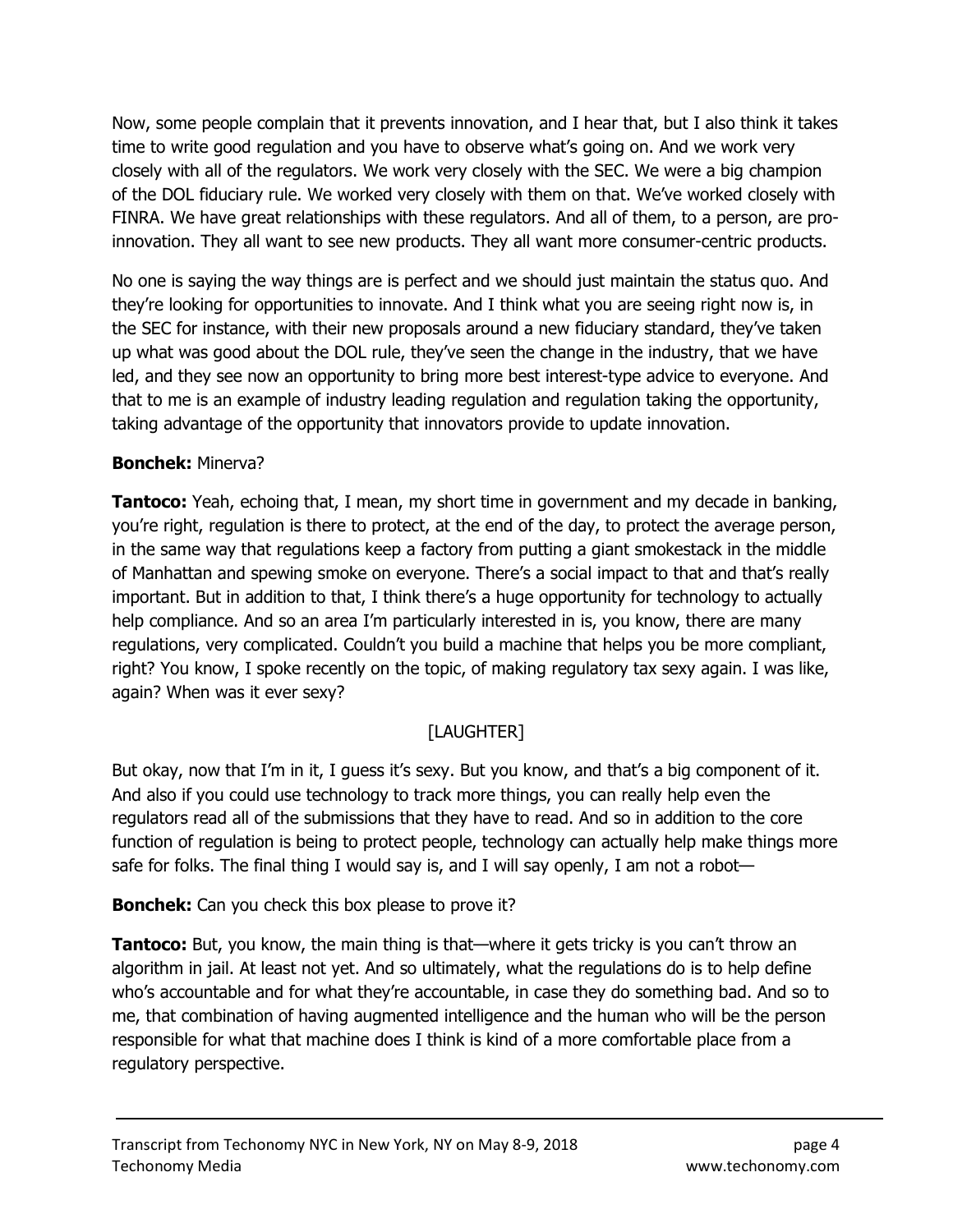**Bonchek:** On that, let's talk about that a little bit. Jon, just speaking before, you made a real distinction between algorithm and AI, which I think often gets kind of blurred together. And maybe with an algorithm, if it's written out, you can at least know who wrote that, but my understanding of an AI is it's a little bit of a black box by design. So how do—and Minerva, you had one of the first companies in AI, and so how do you—and it may be stealth, but I can't imagine that you're not going to have AI in there somewhere. So how are you thinking about IA? How should be people be thinking about it? What do people get right and wrong about it?

**Tantoco:** Well, for me, AI was always a set of techniques, and I think in the '80s when I founded my first company—this is now my third—it was about replacing or perhaps—you know, replacing humans. Artificial intelligence implies that. Now it's much more about intelligent assistance, which is trawling through the massive amounts of data that there are that humans can't do, as we saw from the earlier speakers. But still, there's judgement involved. And I think what we were doing in our first company was still very much about having a human interpreter of all of that computation was really important for us in the beginning. And if you then don't know how the algorithm works, that's where things get worrying. Because if it does do something that is incorrect, then you don't know who is responsible actually.

**Stein:** I think, just building on something that Minerva said earlier, that reg tech is sexy, I think that's actually where a lot of the interesting things are happening in AI right now. Talking even to some of the bigger companies about where they're applying technology, it often is in the back office where these things are seeing their first really big scale applications. And for us, the same is true. Some of where we have applied AI is in processing of checks coming in. We can intelligently route those and match them to customers. It's a really interesting application of it that we've grown internally and we would like to use more to advise customers. But a lot of that is still fairly algorithmic today because there are so many different cases and there's a lot of judgement involved in it. So we're still gathering data, right? With 350,000 customers, I think we're still trying to get enough data to use AI for those type of applications. The way that it's being used is to take those things that used to take ten hours and make them take two hours. And we can kind of continue to do that, and to me that is a really exciting part of it, because that efficiency drives cost savings for everyone involved.

#### **Tantoco:** That's right.

**Bonchek:** I want to turn a little bit to the industry structure. So both of you have kind of disruptive companies, or will have, that are playing initially in a niche, but where is this going to end up? Are we going to see the big established companies disappear? Is this going to be a Borders kind of situation or is this just new niches that will end up being alongside of it? You know, they're kind of the dinosaurs. Are we going to see the end of the dinosaurs or the mammals and the dinosaurs kind of coexisting? Where is this going to come out?

**Stein:** I think no one is sure. I was at a Fidelity conference the last couple of days in Arizona and the example they use, not too dissimilar to the Borders example, but the folks from Fidelity were talking about are we the department store, right? You know, is our industry of investment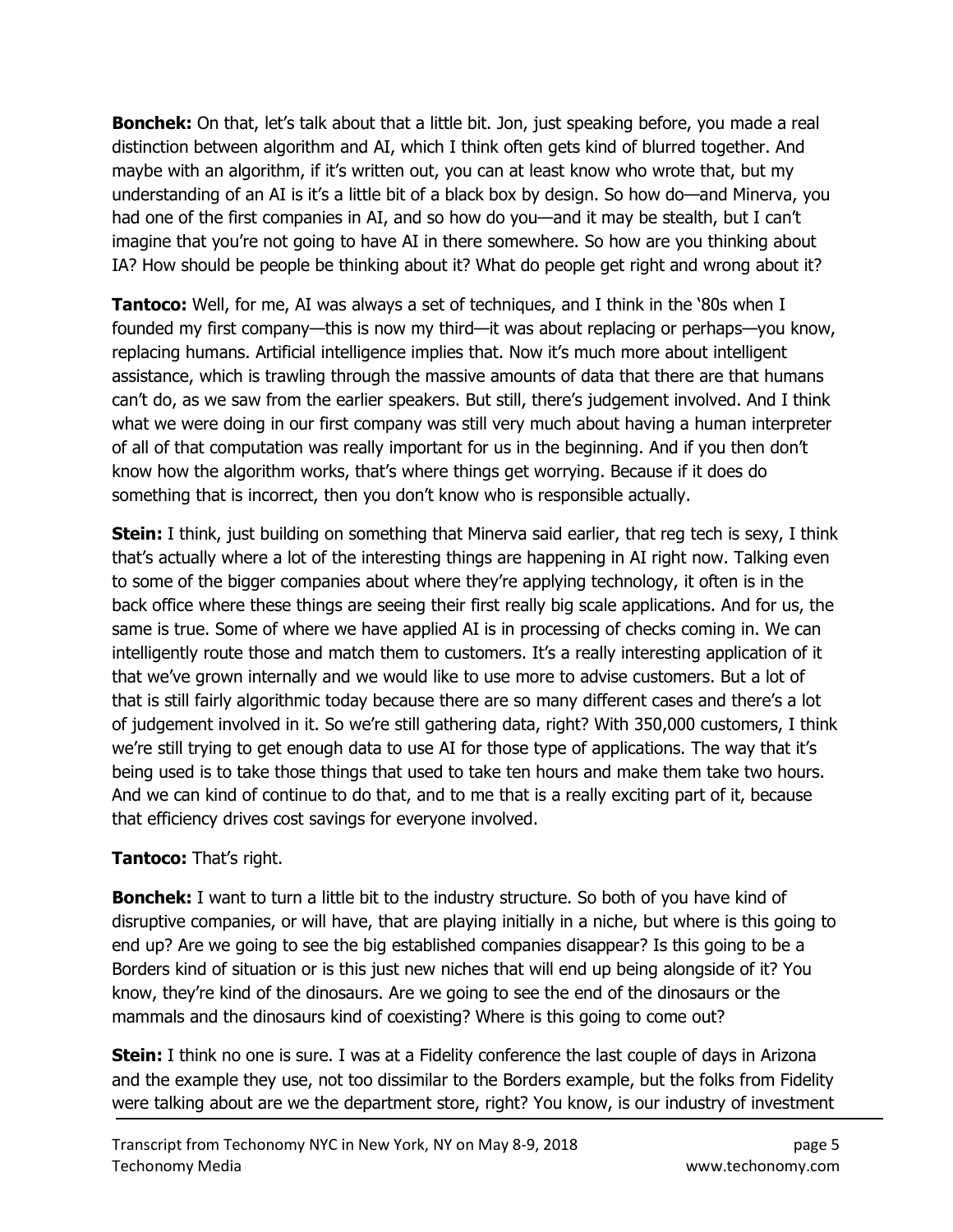advisors like the department store and we're going away and sort of online rivals like Amazon will take share from us. Are we seeing the early signs of that? And that's one view.

My own view is that we're not going to put Schwab or Fidelity or Vanguard out of business, but there will be many winners here and all of these firms are going to have to adopt a lot of technology to compete in the future. So Walmart, as the example, has had to adopt a lot of new technology and different practices in order to keep up and compete. And I think all of these firms that want to stay relevant are having to invest very heavily in technology. That's why you see Goldman is hiring so many developers, it's why JPMorgan is doing the same. Those firms that are sort of leading get it. I think most firms still are unaware of just how fast the change is coming and are underinvesting and will be left behind to an extent.

**Tantoco:** That's right. It's innovate or die. So for those who don't sort of place a bet on the transformation coming will no longer exist. But the good news is that technology will create entirely new businesses and new niches for new players to provide services, that we didn't know we—who knew that we needed our detergent delivered to our door in two hours by pressing a button, right? So there are new kinds of services that will come out. I don't think it's—and there are some very innovative companies that are doing it.

I think the biggest barrier I see with the larger banks is that they have 80 percent of their tech budget on legacy systems, which are almost impossible to upgrade, change. They're expensive to run and you can't just add innovation to that. So for those who are truly seeing the future are going to rip those out and replace them. And the others will have to figure out what to do when that mainframe blows up.

**Stein:** By the way, I will just add that, while I'm so excited about the future of technology and see the need for these companies to invest, I also don't think people are going away from this industry, right? I think of financial services a little bit like maybe people think about exercise, right? You can get a gym membership and you can do everything on your own, but a lot of people, after they do that, they're not doing the right thing and so they decide to get a personal trainer, right? And people are still going to want to get a personal trainer even though you could now have an app that does everything for you and recommends exactly how many calories you ought to lose today and how many steps. People are still getting personal trainers. So there's still going to be a lot of humans involved in financial services, because they just provide services that even strong AI is going to struggle to provide that human touch.

**Bonchek:** I'm curious about how the industry is going to kind of adapt. So a lot of my work, I find that the barriers to entry are more mental models than business models. And in the past, the history for financial services has been about assets, so you just acquire your way to scale and to keep up. And we heard earlier, a point of view that if it's about data and building the algorithms, you can't just acquire your way into that necessarily. Do you agree with that and do you think that that mental model of acquiring a fast follower strategy, is that going to be effective for the bigger banks?